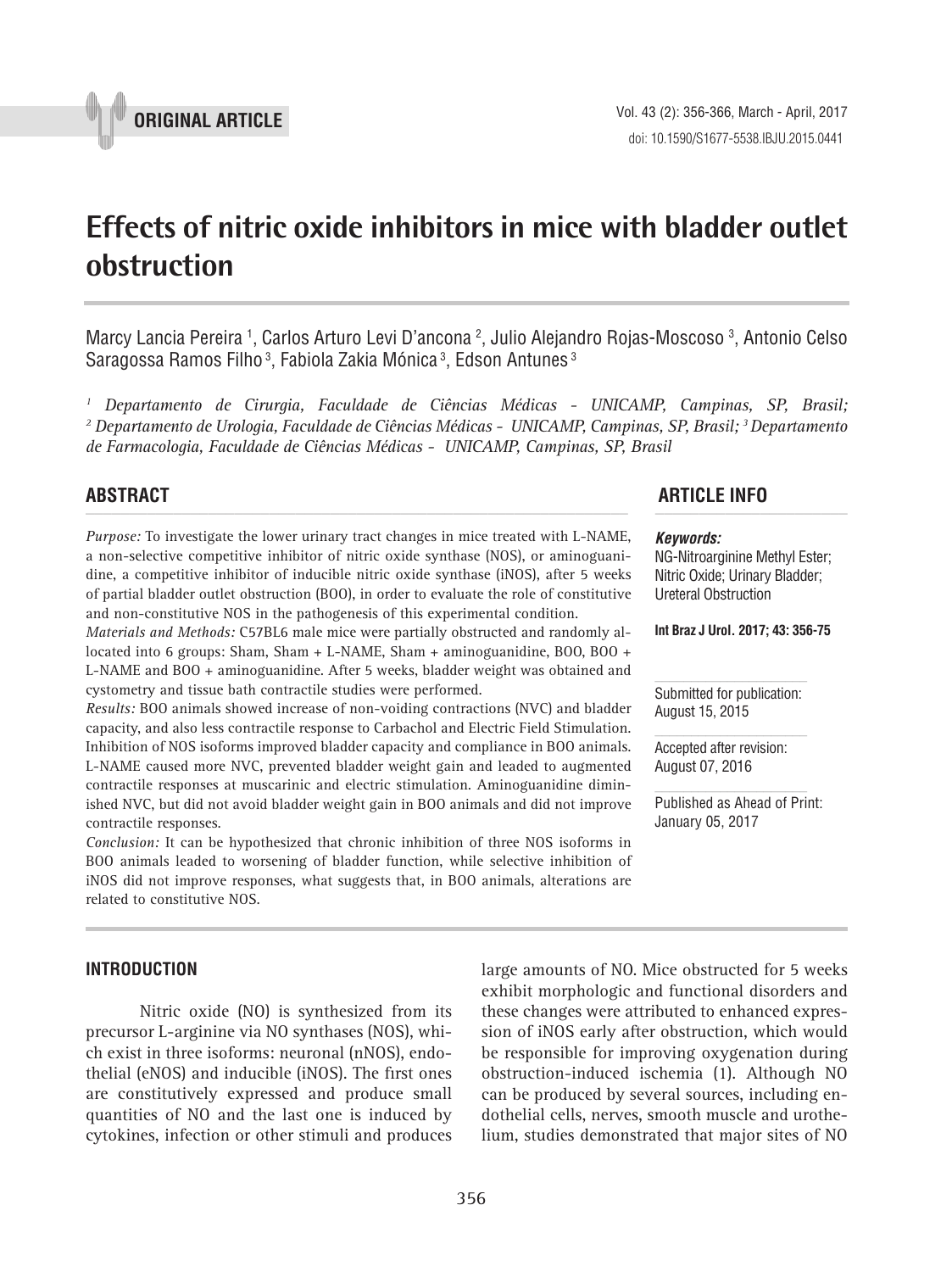release were urothelium and afferent nerves (2).

Treatment of BOO rats with aminoguanidine, a competitive inhibitor of iNOS, has shown good results, as decreases in iNOS ameliorated functional and fibrotic changes in the bladder (3, 4). The same consequences have been observed in iNOS knockout mice (1, 4). Treatment with L- -NAME, a non-selective competitive inhibitor of NOS, inhibited generation of nitrotyrosine, which is produced by nitrogen reactive species and, as consequence, improved bladder contraction (5). However, another study showed that a feeding diet rich in L-arginine was beneficial for rabbits with 2 weeks of severe BOO (6).

In the current study, we investigated lower urinary tract changes in mice treated with L-NA-ME or aminoguanidine after 5 weeks of BOO, since these drugs represent non-selective and selective NOS inhibitors, respectively.

#### **MATERIALS AND METHODS**

#### **Animals and Experimental Groups**

The experimental protocols were approved by the Ethical Principles in Animal Research adopted by the Brazilian College for Animal Experimentation (COBEA, No 2030-1). Male C57BL6 mice (25-30g), 8-9 weeks old, were used and randomly allocated into six experimental groups: Sham (Sham-operated), Sham + L-NAME (Sham that received L-NAME), Sham + aminoguanidine (Sham that received aminoguanidine), BOO (bladder outlet obstruction), BOO + L-NAME (BOO that received L-NAME) and BOO + aminoguanidine (BOO that received aminoguanidine). Doses of L- -NAME (150mg/Kg) and aminoguanidine (20mg/ Kg) were chosen according to previous study (7). All animals were placed into individual cages with food ad libitum and received drugs given in the drinking water immediately after surgery for a period of 5 weeks, when all in vitro and in vivo studies were performed.

#### **Surgical Procedures**

Animals were anesthetized by intraperitoneal injection of ketamine (2mg/Kg) and xylazine (30mg/Kg) and placed in the supine position. A lower midline abdominal incision was made and, after exposure of the bladder and proximal urethra, partial BOO was created by tying a 6-0 nylon suture around the urethra. A 0.6mm diameter tubing was used as a guide to prevent total urethral occlusion. In Sham group, identification of bladder and proximal urethra was done, with no further surgical manipulation. Both abdomen muscles and skin were closed with a 6-0 nylon suture.

In vivo and in vitro bladder functional assessment

### **Bladder weights**

Bladders were carefully withdrawn and weighted. Also, mice were weighted for normalization of values and the ratio bladder weight (mg) to body weight (g) was obtained. This parameter was used to verify if BOO animals exhibited bladder weight increase, showing that pathological alterations due to this condition, imposed by surgery, has occurred.

# **Filling Cystometry**

Animals were anesthetized by intraperitoneal injection of urethane (1.2g/Kg) and a lower midline incision was made to expose the bladder. A 25-gauge butterfly cannula was inserted into the bladder dome and was connected via a 3-way stopcock to a pressure transducer (AD Instruments, Sydney-NSW, Australia) and infusion pump (Harvard Apparatus, Holliston, MA). After bladder emptying, saline solution at room temperature was infused at a rate of 0.6mL/h until detrusor equilibration and then, counted for 30 minutes after the end of the first micturition cycle. Pressure registers were obtained by a Powerlab 4/30 data acquisition (6.0 system, AD Instruments, Sydney- -NSW, Australia). Maximum detrusor pressure was defined as the peak of intravesical pressure during a micturition. Bladder capacity was determined as the total infused volume immediately before the first micturition. Compliance was measured as bladder capacity divided by the maximum detrusor pressure minus baseline pressure. Non-voiding contractions (NVC) were defined as increases in intravesical pressure (>4mmHg) not associated with release of urine through urethra. Micturition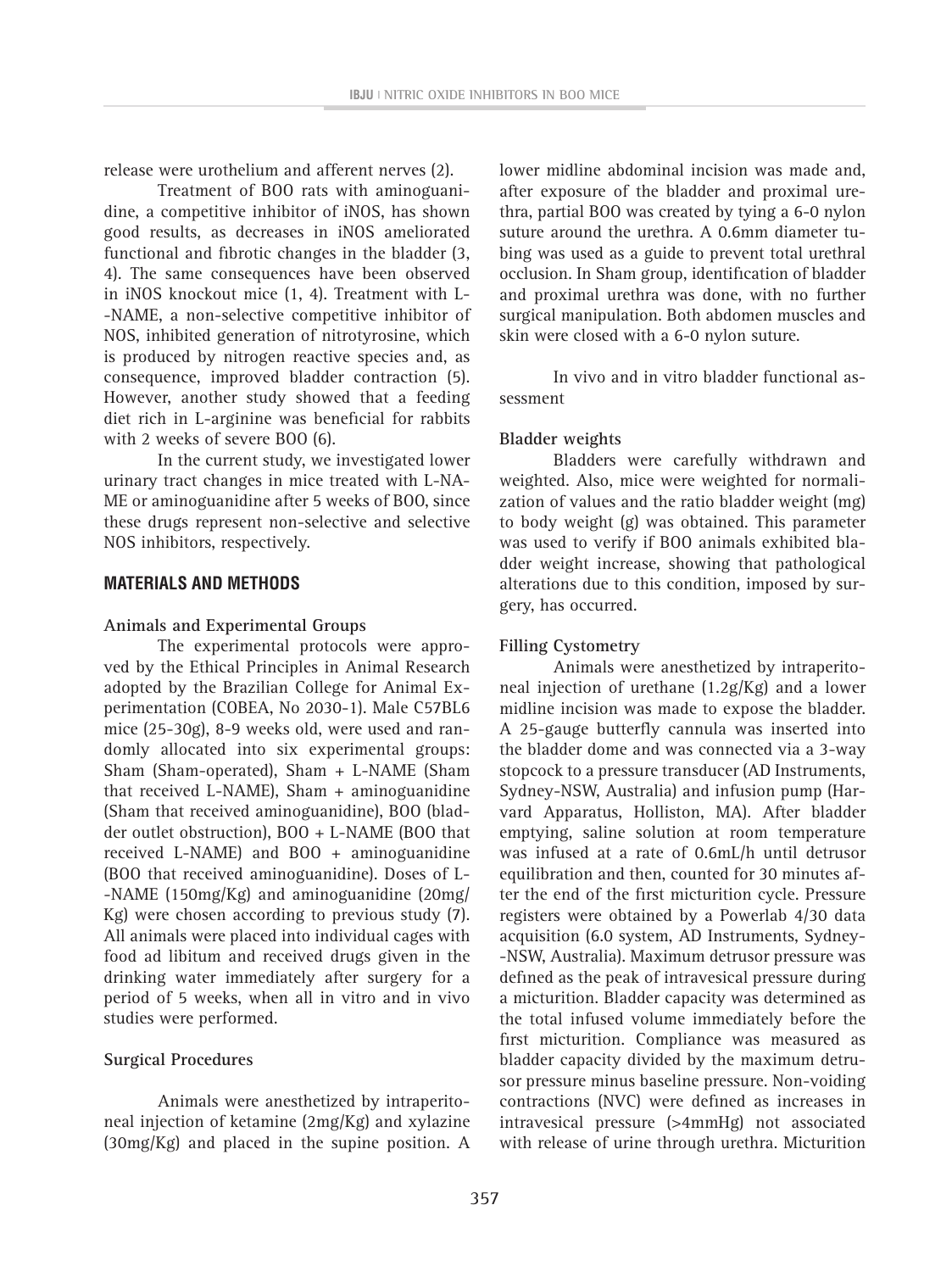frequency was measured considering the number of micturition cycles within 30 minutes. Threshold pressure was defined as the pressure immediately before micturition (8). Bladders of mice used for cystometry were not used in the other experiments.

# **Tissue bath**

Animals were killed by inhalation of  $CO<sub>2</sub>$ . Bladders were rapidly dissected, removed, weighted and put immediately in a physiologic saline solution of Krebs-Henseleit (NaCl 117mM, NaHCO<sub>3</sub>  $25 \text{mM}, \text{C}_{6} \text{H}_{12} \text{O}_{6}$  11 mM, KCl 4.7 mM, NaHPO<sub>4</sub> 1.2 mM,  $MgSO_{4}7H_{2}O$  1.2mM and  $CaCl_{2}2H_{2}O$  2.5mM, pH 7.4). Two longitudinal muscle strips with intact urothelium were obtained from the bladder body, measuring 2 x 2 x 10mm and were mounted in 10mL organ baths containing Krebs-Henseleit solution at 37ºC bubbled with a gas mixture of 95%  $0<sub>2</sub>$  and 5% CO<sub>2</sub>. Changes in isometric force were recorded using a computer Software (PowerLab v.7.0 system, AD Instruments, Sydney-NSW, Australia). The resting tension was adjusted to 5mN at the beginning of the experiments, the equilibration period was 60 minutes and the bathing medium was changed every 15 minutes.

Cumulative concentration-response curves to the full muscarinic agonist Carbachol (1nM to 30μM) were constructed using one-half log unit. Nonlinear regression analysis to determine the  $pEC_{50}$  was carried out using Graph Pad Prism (Graph Pad Software, Inc., San Diego, CA, USA) with the constraint that F=0. All concentrationresponse data were evaluated for a fit to a logistics function in the form:  $E = E_{max} / ([1 + (10c/10x)n] +$ F), where E is the maximum response produced by agonists; c is the logarithm of the  $EC_{50}$ , the concentration of drug that produces a half-maximal response; x is the logarithm of the concentration of the drug; the exponential term, n, is a curve- -fitting parameter that defines the slope of the concentration–response line, and F is the response observed in the absence of added drug. Data were normalized to the wet weight of the respective urinary bladder strips, and the values of  $E_{max}$  were represented in mN/mg.

Bladder strips were stimulated with Electric Field Stimulation (EFS at 2, 4, 8 and 16Hz), 50V, during 0.2ms and an interval of 2 minutes between pulses. Responses were recorded and maximal tensions compared, expressed by mN/mg.

# **Statistical analysis**

The values recorded were mean $\pm$ SEM, and the statistical significances were determined by One-Way ANOVA followed by the Tukey test. P<0.05 was considered significant. InStat<sup>®</sup> was used for statistical analysis.

### **Drugs**

No-Nitro-L-arginine methyl ester hydrochloride (L-NAME), urethane, Carbachol and aminoguanidine hemisulfate were obtained from Sigma Chem. Co. (St Louis, MO).

# **RESULTS**

# **Bladder weights**

Bladder outlet obstruction (BOO) animals showed increased bladder weight to body weight ratio (P<0.001), almost 2-fold when compared to Sham animals. Oral treatment with L-NAME in BOO animals decreased bladder weight to body weight (P<0.001). Treatment with aminoguanidine had no significant effect on this parameter (Figure-1).

# **Filling Cystometry**

A total of 9 Sham, 6 Sham + L-NAME, 6 Sham + aminoguanidine, 13 BOO, 6 BOO + L-NA-ME and 7 BOO + aminoguanidine were evaluated. Figure-2 represents cystometric profiles obtained after 5 weeks of surgical procedures for all experimental groups.

BOO animals showed more NVC and higher compliance than Sham. Treatment with L-NAME increased non-voiding contractions and diminished bladder capacity and compliance in BOO animals. BOO mice treated with aminoguanidine showed less NVC and lower bladder capacity. Although a tendency of increase in micturition frequency caused by L-NAME and aminoguanidine in BOO mice was observed, there were no statistical differences for this parameter, for maximum detrusor pressure or threshold pressure. Sham mice treated with aminoguanidine showed lower bladder capacity (Figure-3 and Table-1).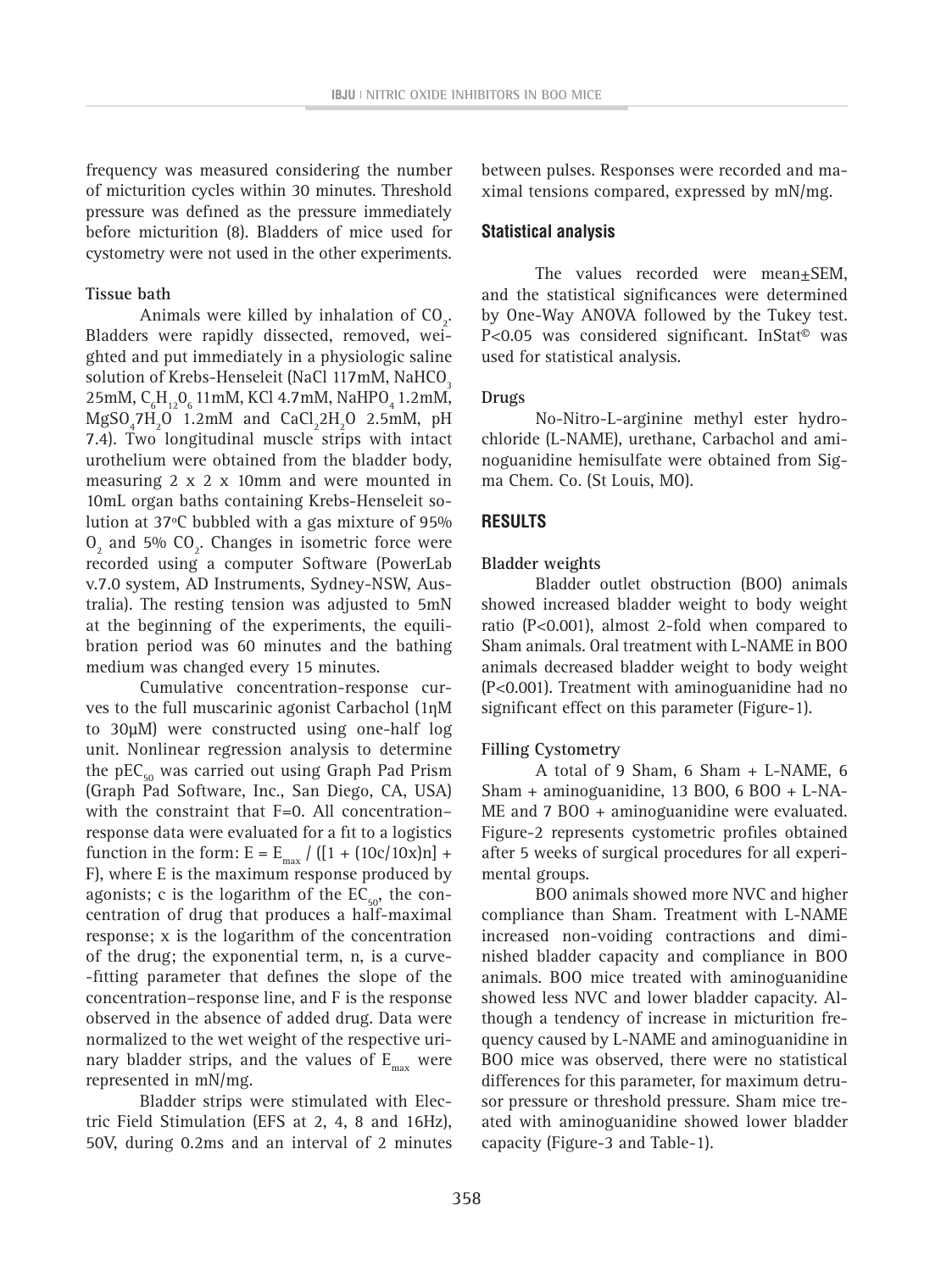

**Figure 1 - Bladder weight to body weight ratio in Sham and BOO mice treated or not with L-NAME or aminoguanidine for 5 weeks.**

\*\*\*P<0.001 versus Sham.  $# # P < 0.001$  versus BOO.

**Figure 2 - Representative Cystometrograms in Sham (A), Sham + L-NAME (B), Sham+aminoguanidine (C), BOO - Bladder outlet obstruction (D), BOO + L-NAME (E) and BOO + aminoguanidine (F) groups. Arrows indicate micturition peaks.**

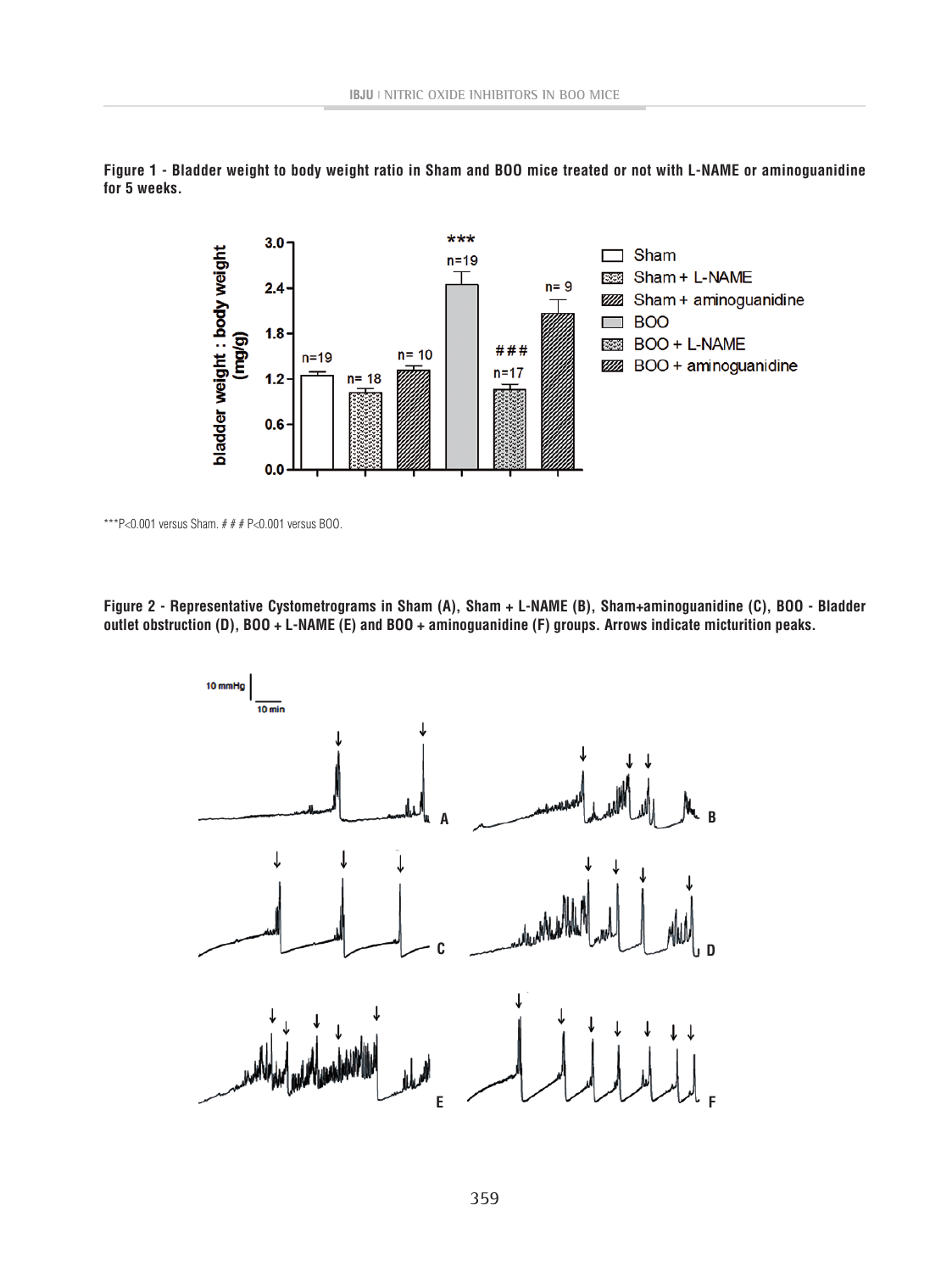

**Figure 3 - Cystometric parameters in Sham and BOO mice treated or not with L-NAME or aminoguanidine for 5 weeks: nonvoiding contractions (A), threshold pressure (B), maximum detrusor pressure (C), compliance (D), bladder capacity (E) and micturition frequency (F).**

\* P<0.05 versus Sham; \*\* P<0.01 versus Sham; # P<0.05 versus BOO;

## P<0.01 versus BOO; ++ P<0.01 versus Sham + L-NAME.

BOO + L-NAME

800 + aminoguanidine

23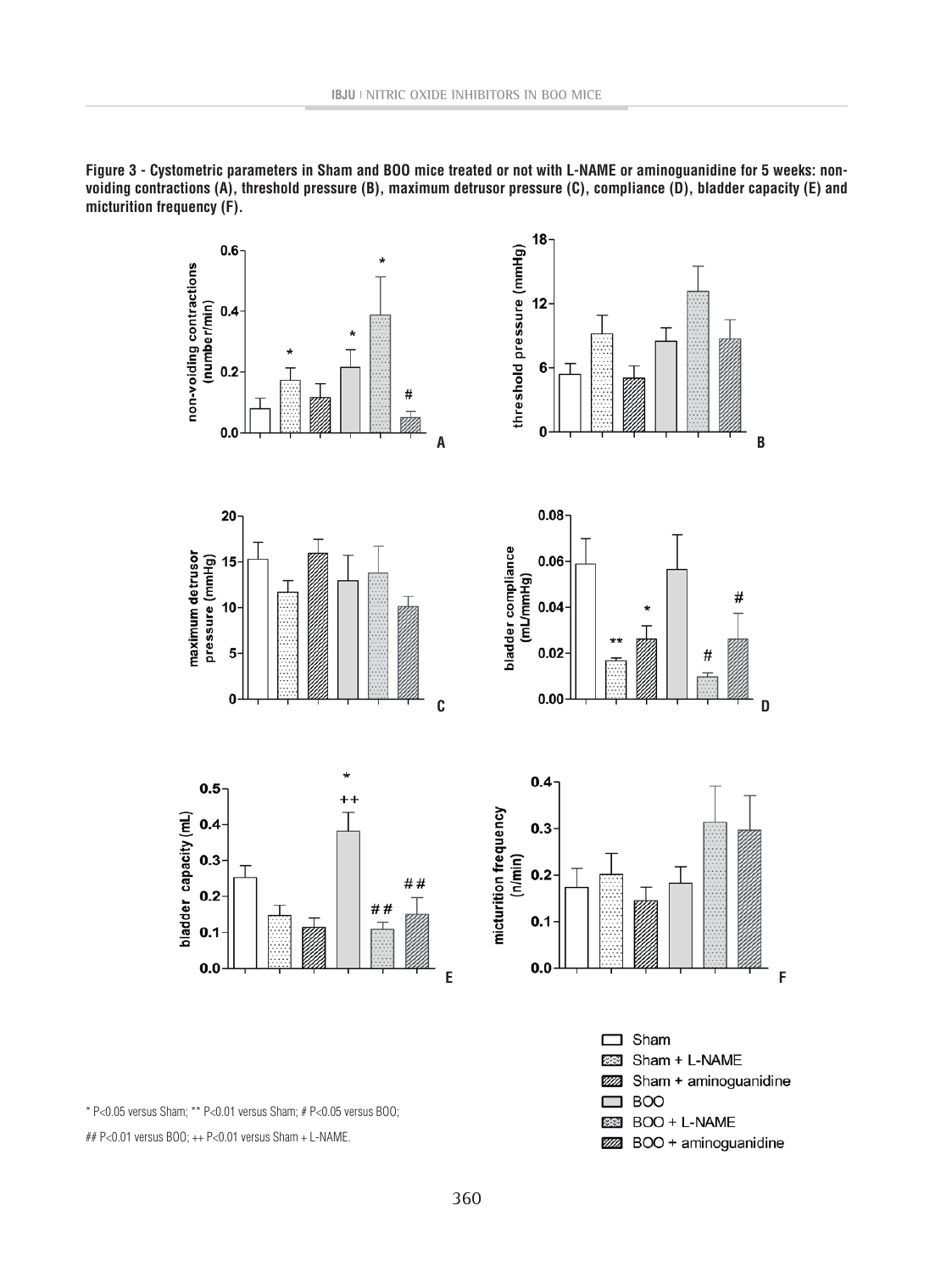| <b>Experimental Group</b>           | $NVC$ ( $n/min$ )   | <b>Micturition frequency</b><br>(n/min) | Threshold pressure<br>(mmHq) | Maximum detrusor<br>pressure (mmHq) | <b>Bladder capacity</b><br>(mL) | Compliance<br>(mL/mm Hq) |
|-------------------------------------|---------------------|-----------------------------------------|------------------------------|-------------------------------------|---------------------------------|--------------------------|
| Sham $(n=9)$                        | $0.079 \pm 0.034$   | $0.173 \pm 0.041$                       | $5.406 \pm 0.985$            | $15.288 \pm 1.859$                  | $0.252 \pm 0.034$               | $0.059 \pm 0.011$        |
| Sham + L-NAME $(n=6)$               | $0.174 \pm 0.039$   | $0.201 \pm 0.046$                       | $9.168 \pm 1.753$            | $11.673 \pm 1.306$                  | $0.147 \pm 0.029$               | $0.017 \pm 0.001$ **     |
| Sham + aminoquanidine $(n=6)$       | $0.117 \pm 0.045$   | $0.145 \pm 0.029$                       | $5.045 \pm 1.146$            | $15.933 \pm 1.542$                  | $0.115 \pm 0.026$               | $0.026 \pm 0.006$ *      |
| $B00(n=13)$                         | $0.215 \pm 0.059$ * | $0.183 \pm 0.036$                       | $8.496 \pm 1.294$            | $12.965 \pm 2.741$                  | $0.382 \pm 0.052$ * $\pm$       | $0.056 \pm 0.015$        |
| $BOO + L-NAME (n=6)$                | $0.388 \pm 0.125$ * | $0.314 \pm 0.078$                       | $13.155 \pm 2.329$           | $13.808 \pm 2.905$                  | $0.108 \pm 0.021$ ##            | $0.001 \pm 0.001$ ##     |
| $BOO + \text{aminoguanidine}$ (n=7) | $0.050 \pm 0.021$ # | $0.297 \pm 0.074$                       | $8.717 \pm 1.785$            | $10.133 \pm 1.114$                  | $0.151 \pm 0.046$ ##            | $0.026 \pm 0.011$ ##     |

**Table 1 - Cystometric parameters evaluated for each experimental group. NVC: non-voiding contractions.**

\* P<0.05 versus Sham; # P<0.05 versus BOO; # # P<0.01 versus BOO; ++ P<0.01 versus Sham + L-NAME.

#### **Tissue bath**

Cumulative addition of the muscarinic agonist Carbachol (1nM to 30µM) to bladder preparations produced concentration-dependent contractions (Figure-4 and Table-2). Sham + L-NAME mice showed higher responses compared to Sham. BOO and BOO + aminoguanidine groups exhibited a significant decrease in maximal responses to this agonist. The  $pEC_{50}$  values for Carbachol did not change significantly for any group.

EFS induced a frequency-dependent increase in the amplitude of contractions in isolated bladder smooth muscle. BOO animals showed lower contraction when compared to Sham animals at all frequencies evaluated. L-NAME BOO treated animals showed decreased contraction at 2 and 4Hz compared to Sham + L-NAME and increased contraction compared to BOO mice at 8 and 16Hz. There was no difference for aminoguanidine treated animals (Figure-5 and Table-3).





\*\*\* P<0.001 versus Sham.  $# # P < 0.001$  versus BOO.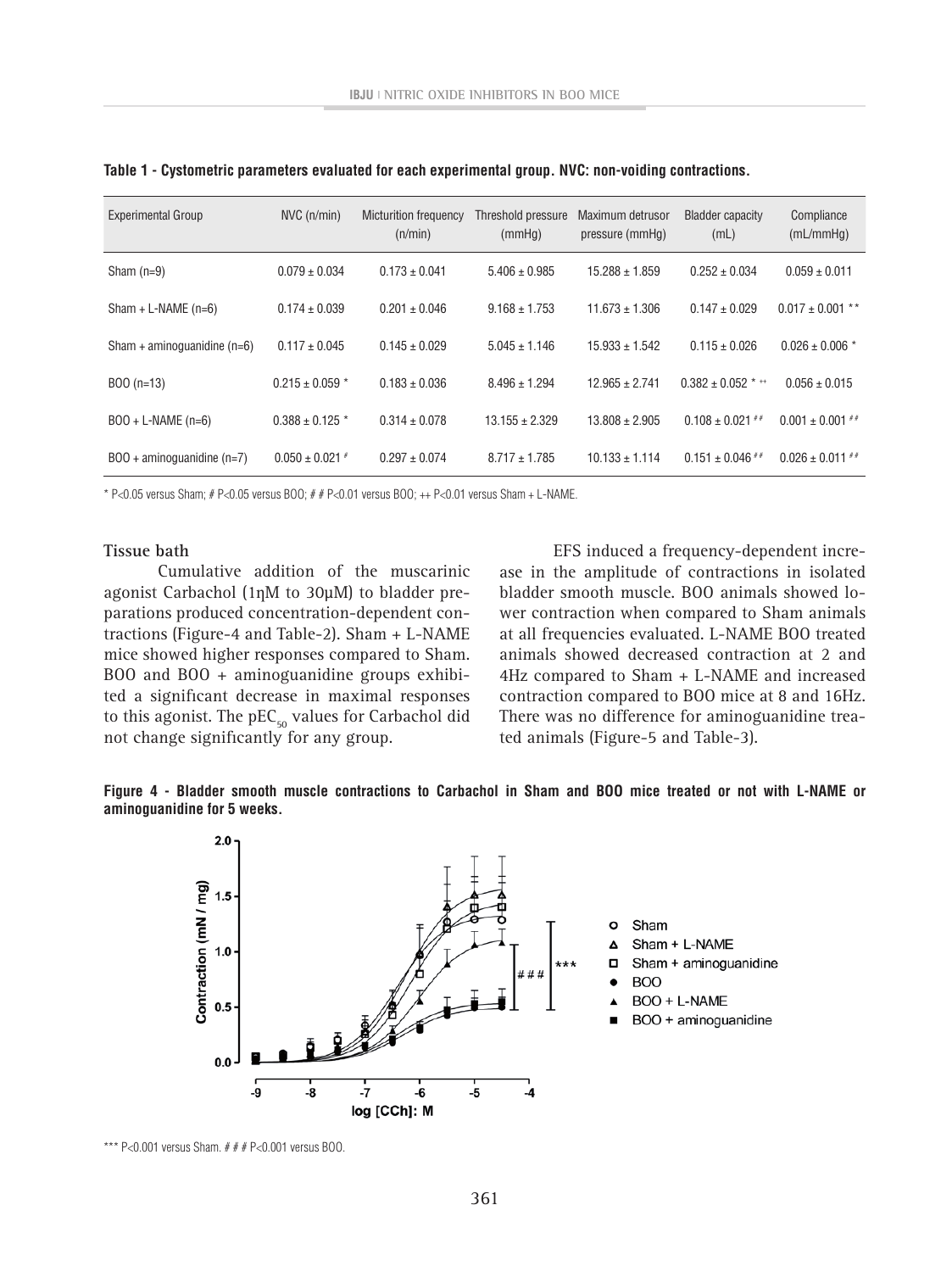| In Sham and BOO animals, treated or not with L-NAME or aminoquanique. |                    |                 |  |  |  |  |
|-----------------------------------------------------------------------|--------------------|-----------------|--|--|--|--|
| Experimental group                                                    | Emax $(mN/mq)$     | pEC50           |  |  |  |  |
| Sham $(n=9)$                                                          | $1.29 \pm 0.13$    | $6.43 \pm 0.21$ |  |  |  |  |
| Sham + L-NAME $(n=3)$                                                 | $3.06 \pm 0.40***$ | $6.38 \pm 0.17$ |  |  |  |  |
| Sham + aminoguanidine $(n=4)$                                         | $1.40 \pm 0.27$    | $6.15 \pm 0.16$ |  |  |  |  |

BOO (n=10) 6.30  $\pm$  0.17  $B00 + L-NAME (n=6)$   $1.08 \pm 0.12 + ++#$   $6.04 \pm 0.10$ BOO + aminoguanidine (n=3)  $0.55 \pm 0.11^*$  6.35  $\pm 0.17$ 

Table 2 - Maximal responses (E<sub>max</sub>) and Potency (pEC<sub>50</sub>) to Carbachol (Cch) in bladder smooth muscle. Data were obtained **in Sham and BOO animals, treated or not with L-NAME or aminoguanidine.**

\* P<0.05 versus Sham; \*\*\* P<0.001 versus Sham; # P<0.05 versus BOO. +++ P<0.001 versus Sham + L-NAME.

**Figure 5 - Contractile responses to electrical-field stimulation (EFS; 2-16 Hz) in bladders from Sham and BOO mice, treated or not with L-NAME or aminoguanidine for 5 weeks.**



\* P<0.05 versus Sham; \*\* P<0.01 versus Sham; \*\*\* P<0.001 versus Sham; # P<0.05 versus BOO; # # P<0.01 versus BOO; # # # P<0.001 versus BOO; + P< 0.05 versus  $Sham + I - NAMF$ 

#### **DISCUSSION**

Despite the high prevalence of benign prostatic hyperplasia among men, the mechanisms responsible for voiding dysfunction induced by bladder outlet obstruction (BOO) are not well understood. Research and development of appropriate therapies include the use of animal models in order to understand the physiological control of urinary continence, as well as pathophysiological conditions involved in bladder dysfunction (9).

Several studies used rats (3, 4), mice (1, 10, 11), rabbits (12), guinea pigs (13) and pigs (14) to mimic BOO, whose structural and physiological changes of the bladder wall are similar to those observed in men suffering from BPH (9).

We used an established animal model of BOO. We found that BOO mice showed increased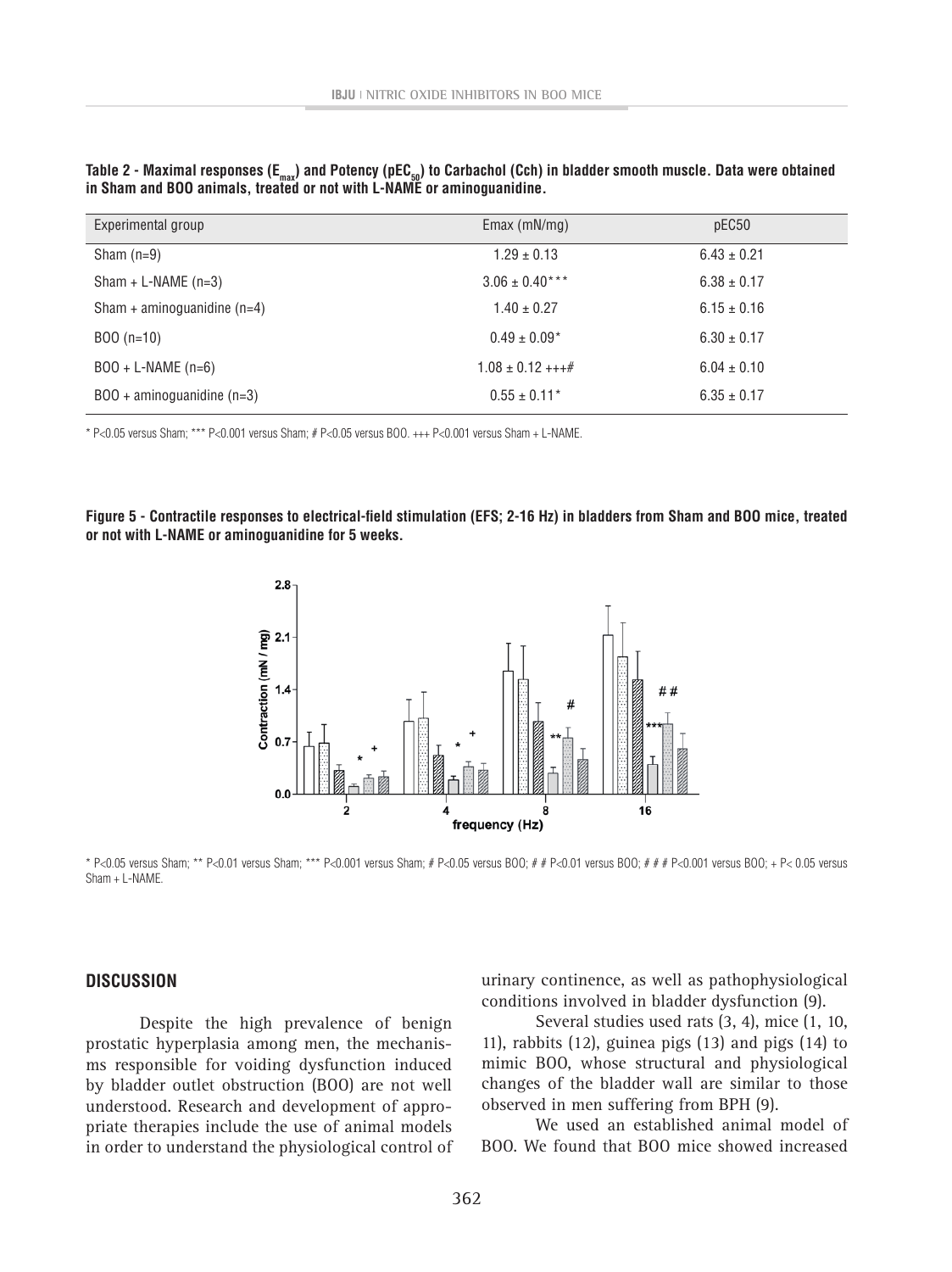| <b>Experimental Group</b>           | $2$ Hz              | 4 Hz                | 8 Hz                 | 16 Hz                   |
|-------------------------------------|---------------------|---------------------|----------------------|-------------------------|
| Sham $(n=9)$                        | $0.639 \pm 0.190$   | $0.977 \pm 0.288$   | $1.645 \pm 0.372$    | $2.129 \pm 0.388$       |
| $Sham + L-NAME (n=5)$               | $0.686 \pm 0.249$   | $1.018 \pm 0.352$   | $1.539 \pm 0.445$    | $1.836 \pm 0.459$       |
| Sham + aminoguanidine $(n=4)$       | $0.316 \pm 0.077$   | $0.520 \pm 0.138$   | $0.976 \pm 0.252$    | $1.532 \pm 0.382$       |
| $BOO(n=10)$                         | $0.108 \pm 0.031$ * | $0.191 \pm 0.052$ * | $0.285 \pm 0.077$ ** | $0.398 \pm 0.106$ ***   |
| $BOO + L-NAME (n=8)$                | $0.220 \pm 0.038 +$ | $0.369 \pm 0.066 +$ | $0.754 \pm 0.139 \#$ | $0.939 \pm 0.153 \# \#$ |
| $BOO + \text{aminoguanidine}$ (n=3) | $0.236 \pm 0.076$   | $0.322 \pm 0.095$   | $0.469 \pm 0.143$    | $0.610 \pm 0.203$       |

**Table 3 - Contraction (mN) produced by electric stimulation in isolated bladder smooth muscle.** 

\* P<0.05 versus Sham; \*\* P<0.01 versus Sham; \*\*\* P<0.001 versus Sham; # P<0.05 versus BOO; # # P<0.01 versus BOO; + P<0.05 versus Sham + L-NAME.

bladder weight to body weight ratio, almost 2-fold when compared to Sham animals  $(2.45\pm0.17$  and  $1.25\pm0.05$ , respectively), according to 2.5-fold observed in a study with female mice (10). In fact, mice 1 week after obstruction already have a rapid increase in bladder mass, which worsened 3 and 5 weeks after the surgical procedure (11). Similarly, rats and rabbits have increased blood flow after 24 hours of obstruction, which could be the first stimulus for hypertrophy (12, 15). This event occurs due to stretch of the bladder wall components, leading to thickening of epithelium, muscle layer and serosa (16) and increase in synthesis and deposition of collagen (17). After initial bladder function compensation, blood flow tends to diminish (18) and, as the process becomes chronic, more hypoxic-reperfusion areas can be observed in muscular layer (19). The increased wall thickness and wall tension result in cyclical ischemia-reperfusion during and subsequent to each voiding contraction (19, 20) and cause progressive deterioration of bladder function (17). The oxidative stress increases the production of reactive oxygen species (ROS), leading to enhanced malondialdehyde (MDA) and diminished superoxide dismutase (SOD). Free radicals originating from ischemia-reperfusion injury are one of primary etiologies in obstructed bladder dysfunction (21). A 4-week BOO female mice study revealed increased edema and lymphocytic infiltrate in the lamina propria, and hypoxia was seen in the urothelium, lamina propria and detrusor (5). Six-week BOO male investigation showed increase in muscular hypertrophy and fibrosis (22).

Treatment with the non-selective NOS inhibitor L-NAME showed decrease in bladder weight. In rats treated for 4 weeks with the same drug, morphometric studies showed increased thickness of trigone smooth muscle without affecting detrusor smooth muscle (DSM) thickness (23). Moreover, although early administration of L-NAME enhances ischemic damage at the beginning of the obstructive process, it inhibits the generation of nitrotyrosine and results in preservation of nerve density, reducing initial free radical damage associated with BOO (5). On the other hand, at chronic obstruction, L-NAME also prevents increases in blood flow and ROS generation from the compromised mitochondria, but nitrotyrosine production enhances and leads to worsen in bladder function (24).

In contrast, aminoguanidine treatment did not induce significant reduction of bladder weight in BOO mice, which is in contrast to another study (3), when 2 weeks BOO iNOS knock out and aminoguanidine treated rats presented less fibrosis. In both 3 and 6 week obstructed rats, eNOS activity decreases when compared to Sham animals, but nevertheless is higher than iNOS activity (21). Hypertrophied rat obstructed bladders exhibited weak nNOS expression after 3 and 6 weeks (3). In our study, this indicate that inhibition of iNOS alone did not affected bladder gain mass, unlike inhibition of the three isoforms of NOS had significant results.

Urodynamic characteristics normally correlate with bladder weight, but detrusor overac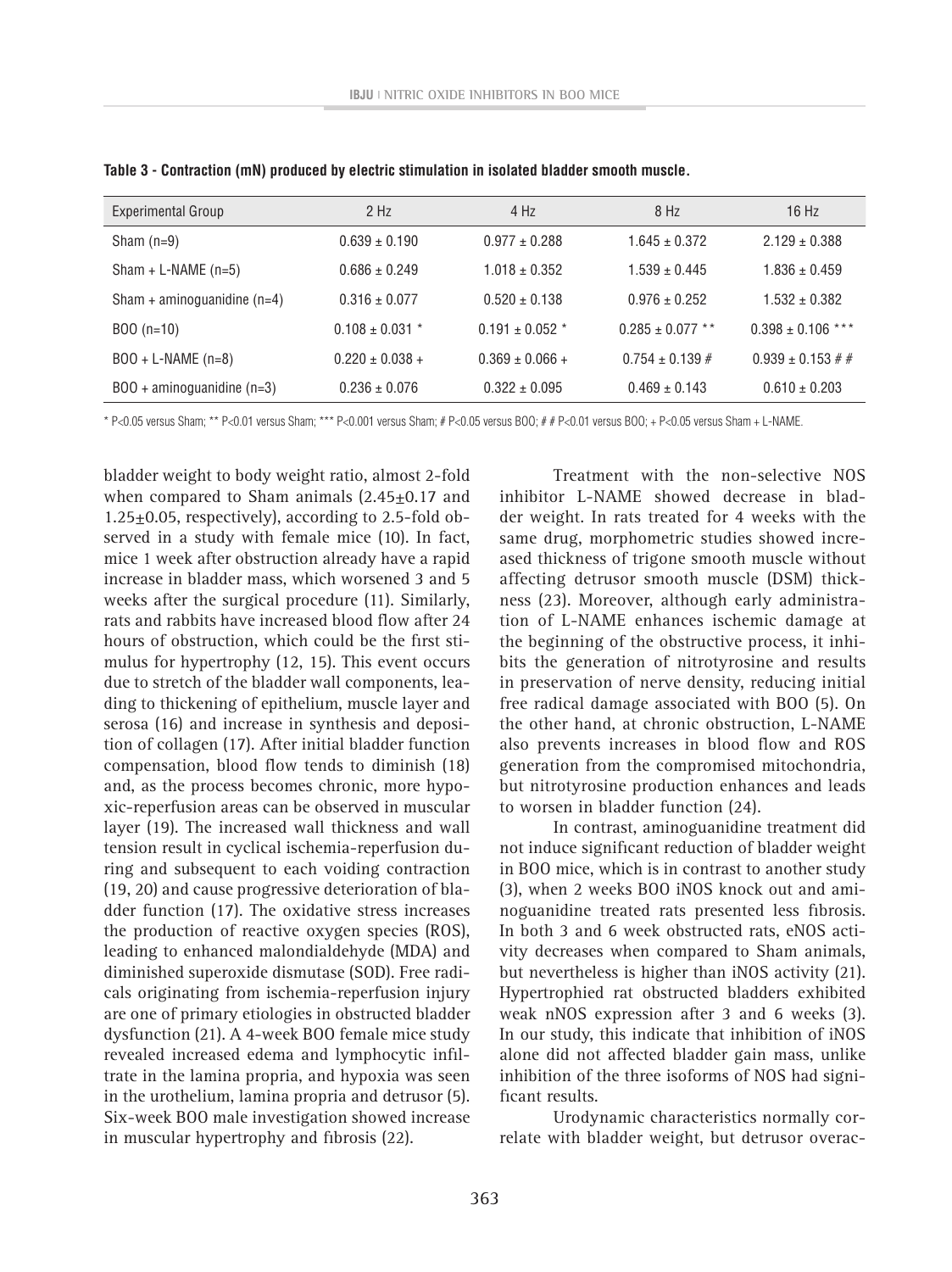tivity in BOO animals may develop without an increase in bladder weight, suggesting that major disturbances caused by BOO may lie in the afferent signaling pathway (25). Some authors propose that NO may be involved in the regulation of the threshold for bladder afferent firing (26). Moreover, the effects of urothelial NO may not be mediated by a direct action on smooth muscle, because DSM lack soluble guanylate cyclase (GC), an important component in NO-mediated relaxation (27, 28).

Although maximum detrusor pressure and capacity did not reveal significant differences between BOO and Sham animals, the first parameter tended to increase, following compliance, that was higher in BOO mice. This is in agreement with studies with BOO rats (4, 29-31), but is different from what has previously been demonstrated in the obstructed mouse bladder (9, 11). Moreover, BOO mice had more NVC than Sham, similarly to another studies with mice and rats (4, 11, 31). In the unstable bladder, alterations of the smooth muscle can be a consequence of the "patchy denervation" of the detrusor (32), mediated by oxidative stress, since reduced amount of glutathione, the most abundant non-protein thiol with antioxidant capacity, was observed in BOO bladders (33). Predominance of protrusions junctions and ultra-close cell abutments in BOO (34) lead to more sensibility and lose of synchronism, what features detrusor overactivity (3).

L-NAME BOO treated animals had more NVCs than BOO, suggesting worsening of bladder function. The same result was found in chronically L-NAME treated rats (35) and was due to DSM super sensitivity to muscarinic agonists via increases in the levels of  $[3H]$  inositol phosphate  $[IP_3]$ , accompanied by reduction of  $\beta_3$ -adrenoceptormediated DSM relaxations (23). Aminoguanidine treatment decreased NVC in BOO mice, as shown in BOO rats treated with the same drug, due to attenuation in fibrosis. Studies using iNOS knockout mice instead of aminoguanidine treatment present concordance of results, in which NO contributes to ischemic injury and inhibition of iNOS is of therapeutic benefit (4).

Although with no significant difference in micturition frequency for L-NAME and aminoguanidine BOO treated groups, tendency of increase in this parameter was according to the smaller bladder capacity observed for these animals.

In vitro muscle physiology studies showed that BOO strips were able to generate less tension in response to cholinergic stimulation and EFS. Other authors have already demonstrated that bladder function maintains stable until 3 weeks post obstruction, but after 5 weeks there is impairment in detrusor function (1, 11). Unstable human bladders frequently show patchy denervation of the muscle bundles. Some muscle fascicles may be completely denervated, while neighboring bundles appear normal. Other regions may show intermediate innervation. The areas of reduced innervation become infiltrated with connective tissue (36). Guinea-pig obstructed bladders also present denervation, diminished response to EFS and muscarinic agonists (33).

Aminoguanidine treated animals had no role in bladder contraction evaluated by tissue bath experiments. However, L-NAME leaded to higher contraction in BOO mice. Obstructed rabbits treated with L-NAME presented higher bladder contraction to Carbachol and EFS 3 and 7 days post obstruction, in addition to less generation of nitrotyrosine and, consequently, reduction in membrane damage. This could account for the augmentation of contractile function and higher nerve densities observed for these animals (5). Another research with BOO rabbits treated with L-NAME showed reduced apoptosis due to ischemia-reperfusion and had significantly increase in contractile responses compared with non-treated animals (37). In rats chronically treated with L- -NAME, it was observed that DSM relaxations mediated by  $\beta_3$ -adrenoceptors reduced, what suggests that prolonged NO deficiency leads to an overactive bladder (23).

#### **CONCLUSIONS**

L-NAME resulted in less bladder mass gain. The higher contractile responses and the increment in NVC suggests that the overactivity already presented by the BOO animals became worse. Although aminoguanidine treatment had decreased NVC, it leaded to reduced bladder capacity, did not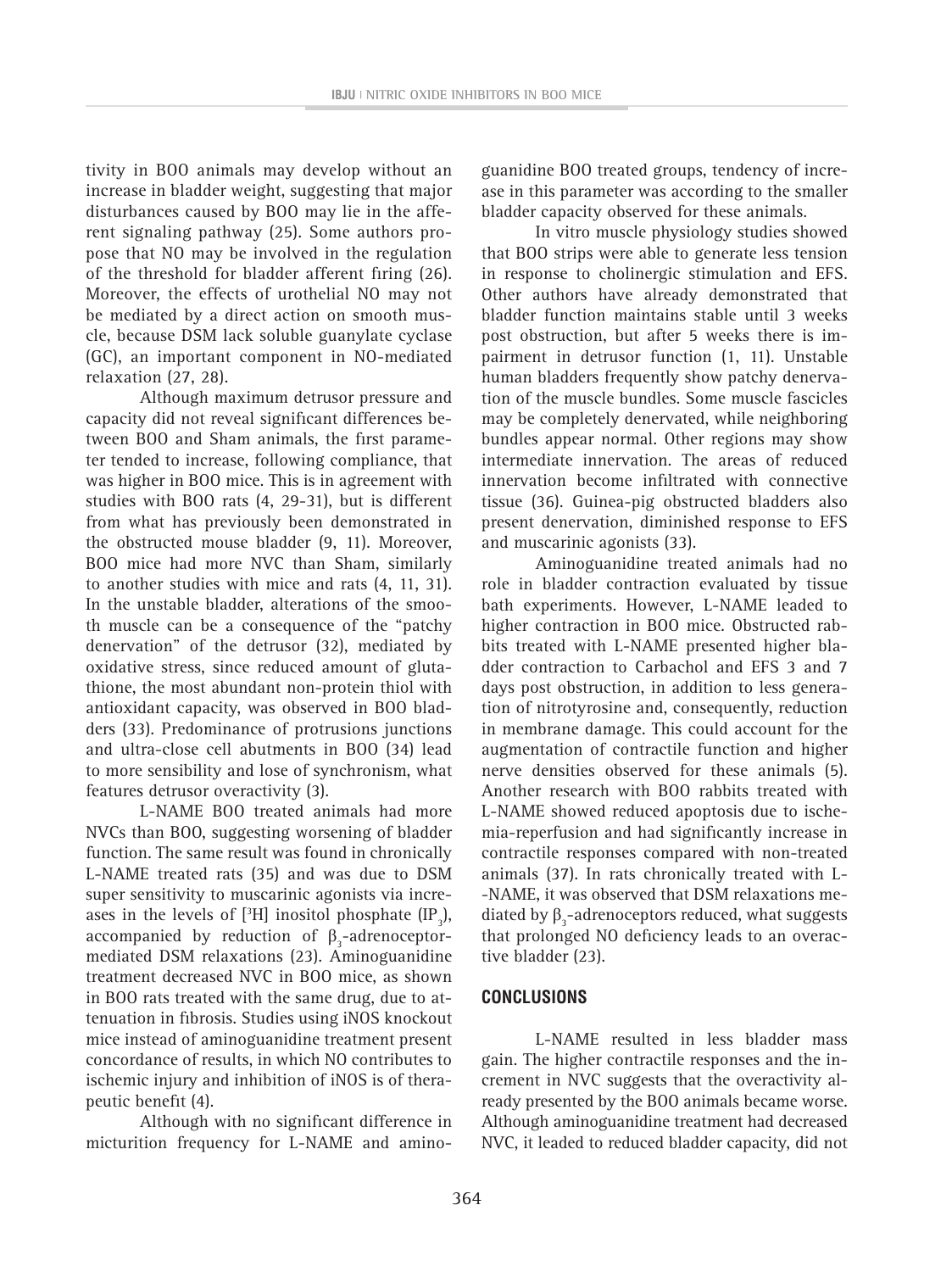prevent the increase in bladder weight and was not effective in ameliorating contractile responses. Taking the results together, it can be hypothesized that chronic inhibition of three NOS isoforms in BOO animals leaded to worsening of bladder function, while selective inhibition of iNOS did not improve responses, what suggests that, in BOO animals, alterations are related to constitutive NOS.

### **ACKNOWLEDGMENTS**

Coordenação de Aperfeiçoamento de Pessoal de Nível Superior (CAPES).

# **CONFLICT OF INTEREST**

None declared.

# **REFERENCES**

- 1. Lemack GE, Zimmern PE, Vazquez D, Connell JD, Lin VK. Altered response to partial bladder outlet obstruction in mice lacking inducible nitric oxide synthase. J Urol. 2000;163:1981-7.
- 2. Birder LA, Kanai AJ, de Groat WC, Kiss S, Nealen ML, Burke NE, et al. Vanilloid receptor expression suggests a sensory role for urinary bladder epithelial cells. Proc Natl Acad Sci U S A. 2001;98:13396-401.
- 3. Johansson R, Pandita RK, Poljakovic M, Garcia-Pascual A, De Vente J, Persson K. Activity and expression of nitric oxide synthase in the hypertrophied rat bladder and the effect of nitric oxide on bladder smooth muscle growth. J Urol. 2002;168:2689-94.
- 4. Felsen D, Dardashti K, Ostad M, Lemer ML, Gross SS, Chen J, et al. Inducible nitric oxide synthase promotes pathophysiological consequences of experimental bladder outlet obstruction. J Urol. 2003;169:1569-72.
- 5. Conners W, Whitebeck C, Chicester P, Legget R, Lin AD, Johnson A, et al. L-NAME, a nitric oxide synthase inhibitor, diminishes oxidative damage in urinary bladder partial outlet obstruction. Am J Physiol Renal Physiol. 2006;290:F357-63.
- 6. Whitbeck C, Chichester P, Sokol R, Levin RM. Role of nitric oxide in urinary bladder function: effect of L-arginine. Urol Int. 2007;78:30-6.
- 7. Lintomen L, Souza-Filho LG, Ferreira T, Camargo EA, Teixeira SA, Muscará MN, et al. Different mechanisms underlie the effects of acute and long-term inhibition of nitric oxide synthases in antigen-induced pulmonary eosinophil recruitment in BALB/C mice. Pulm Pharmacol Ther. 2009;22:1-8.
- 8. Reges R, D'Ancona C, Mônica F, Antunes E. Effect of acute administration of sildenafil to rats with detrusor overactivity induced by chronic deficiency of nitric oxide. Int Braz J Urol. 2013;39:268-75.
- 9. McMurray G, Casey JH, Naylor AM. Animal models in urological disease and sexual dysfunction. Br J Pharmacol. 2006;147:S62-79.
- 10. Pandita RK, Fujiwara M, Alm P, Andersson KE. Cystometric evaluation of bladder function in non-anesthetized mice with and without bladder outlet obstruction. J Urol. 2000;164:1385-9.
- 11. Lemack GE, Burkhard F, Zimmern PE, McConnell JD, Lin VK. Physiologic sequelae of partial infravesical obstruction in the mouse: role of inducible nitric oxide synthase. J Urol. 1999;161:1015-22.
- 12. Lieb JI, Chichester P, Kogan B, Das AK, Leggett RE, Schröder A, et al. Rabbit urinary bladder blood flow changes during the initial stage of partial outlet obstruction. J Urol. 2000;164:1390-7.
- 13. Mostwin JL, Karim OM, van Koeveringe G, Brooks EL. The guinea pig as a model of gradual urethral obstruction. J Urol. 1991;145:854-8.
- 14. Shabsigh A, Hayek OR, Weiner D, Saidi J, Kaplan SA, Kiss A, et al. Acute increase in blood flow to the rat bladder subsequente to partial bladder outlet obstruction. Neurourol Urodyn. 2000;19:195-206.
- 15. Gabella G, Uvelius B. Urinary bladder of rat: fine structure of normal and hypertrophic musculature. Cell Tissue Res. 1990;262:67-79.
- 16. Kim JC, Kim DB, Seo SI, Park YH, Hwang TK. Nerve growth factor and vanilloid receptor expression, and detrusor instability, after relieving bladder outlet obstruction in rats. BJU Int. 2004;94:915-8.
- 17. Levin RM, Levin SS, Zhao Y, Buttyan R. Cellular and molecular aspects of bladder hypertrophy. Eur Urol. 1997;32:15-21.
- 18. Ghafar MA, Shabsigh A, Chichester P, Anastasiadis AG, Borow A, Levin RM, et al. Effects of chronic partial outlet obstruction on blood flow and oxygenation of the rat bladder. J Urol. 2002;167:1508-12.
- 19. Greenland JE, Hvistendahl JJ, Andersen H, Jörgensen TM, McMurray G, Cortina-Borja M, et al. The effect of bladder outlet obstruction on tissue oxygen tension and blood flow in the pig bladder. BJU Int. 2000;85:1109-14.
- 20. Greenland JE, Brading AF. The effect of bladder outflow obstruction on detrusor blood flow changes during the voiding cycle in conscious pigs. J Urol. 2001;165:245-8.
- 21. Yuan X, Wu S, Lin T, He D, Li X, Liu S, et al. Role of nitric oxide synthase in bladder pathologic remodeling and dysfunction resulting from partial outlet obstruction. Urology. 2011;77:1008.e1-8.
- 22. Beamon CR, Mazar C, Salkini MW, Phull HS, Comiter CV. The effect of sildenafil citrate on bladder outlet obstruction: a mouse model. BJU Int. 2009;104:252-6.